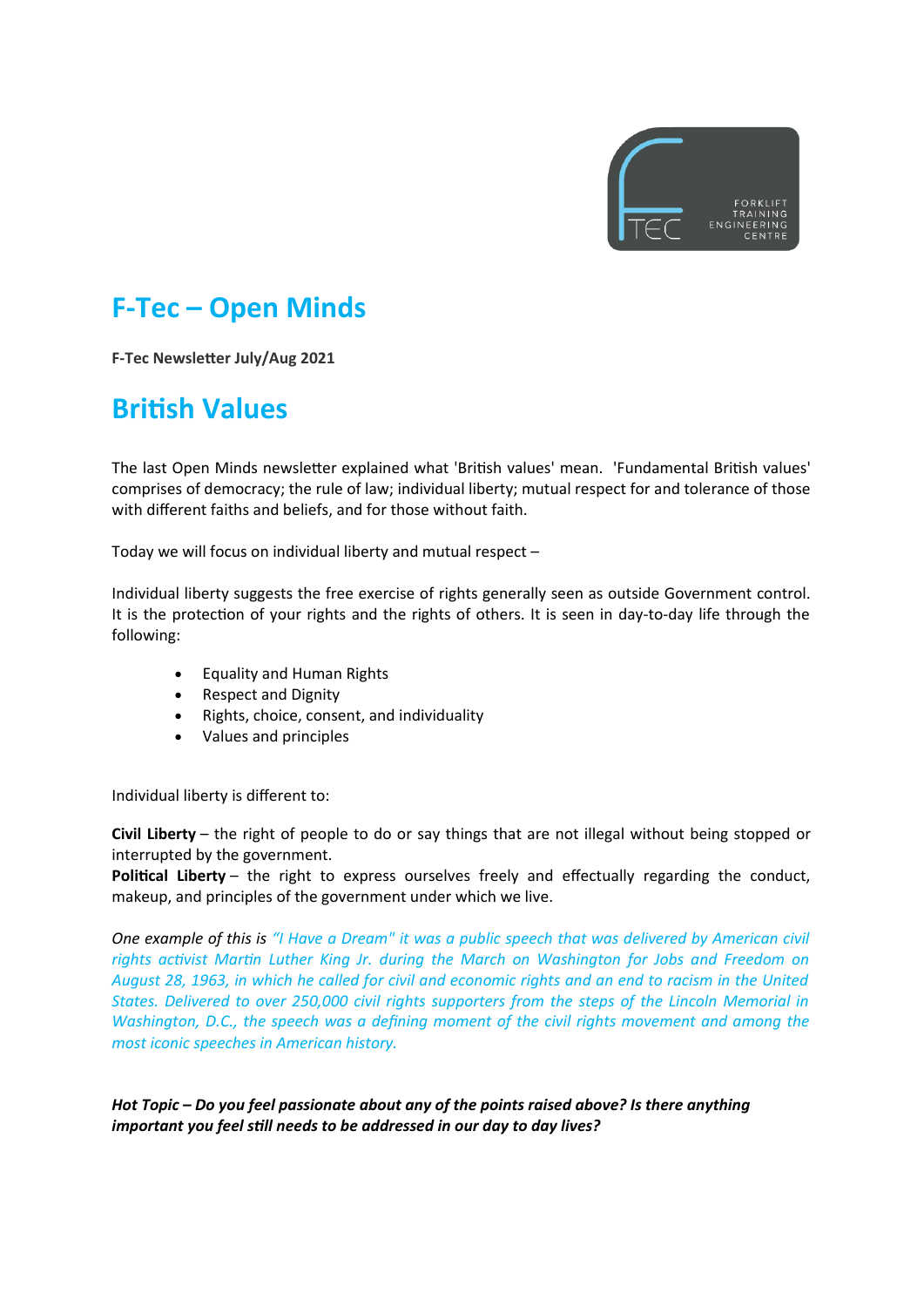

#### **Another important example is Consent -**

#### **Heterosexuality**

The legal age of sexual consent for heterosexuals in the UK is **16**. Consent means **agreeing** to something, in this case to having sexual intercourse.

Statutory rape is when one or both of the parties engaging in sexual activity are below the age of consent. Statutes are laws. This law means that a 14-year-old girl cannot legally consent to have sex with her 16-year-old boyfriend. This act would be considered unlawful.

#### **Homosexuality**

Homosexuality used to be illegal in the UK. The Sexual Offences Act 1967 made changes so that homosexual men over age 21 could have sexual relationships, in private.

In 1994 a further change saw it reduced to those aged over 18.

The Sexual Offences (Amendment) Act 2000 made the ages of legal consent for heterosexuals and homosexuals **equal** and the legal age of consent for homosexual people was changed to **16**. This change came to effect in Northern Ireland when the Sexual Offences Order was passed in 2008.

Please take a look at the video below……

#### [Tea and Consent Video - Bing video](https://www.bing.com/videos/search?q=videos+to+show+what+consent+means+tea&docid=607994866160061982&mid=2A53C84A80AA295A0A3D2A53C84A80AA295A0A3D&view=detail&FORM=VIRE)

#### *Hot Topic – Has the information above made you more aware of how important consent is? Discuss*

#### **Mutual Respect**

*"Mutual respect and tolerance of those with different faiths and beliefs and for those without faith."* Mutual respect is understanding that we all don't share the same beliefs and values. Respecting the values, ideas and beliefs of others whilst not imposing our own on others.

It is the foundation for honesty, trust, and meaningful communication. In order for relationships to remain healthy, both partners must be equally respected and appreciated. Mutual respect is defined as a proper regard for the dignity of a person or position.

Mutual trust and confidence is a phrase used in English law, particularly with reference to contracts in UK labour law, to refer to the obligations owed in an employment relationship between the employer and the worker.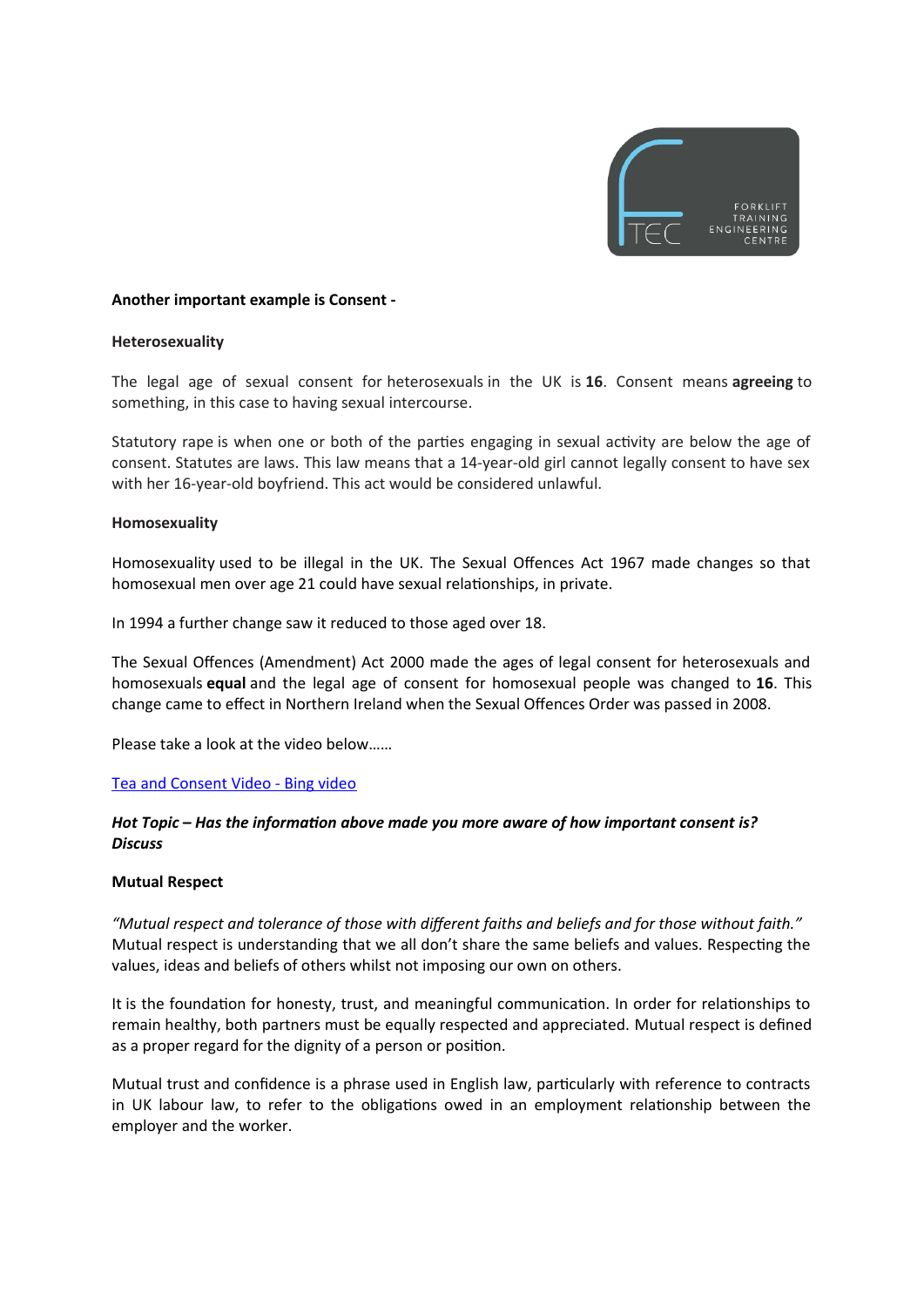

We should respect an individual's differences which may be any of the following:

- Race
- **Culture**
- National origin
- Region
- Gender
- Sexual Orientation
- Age
- Marital Status
- **Politics**
- Religion
- Ethnicity
- Disability
- Socio-economic differences
- Family structure
- Health
- Values

**(Segment taken from SP Training 2021)** 

*Recommended – Netflix Part of the Black Lives Matter collection - This is an Oscar-winning film called Two Distant Strangers (only 30mins long) a parody of G Floyd's Death. \*\*Please consider this film is for over 18's\*\** 

# **Equality and Diversity**

Equality and diversity is a term used in the United Kingdom to define and champion equality, diversity and human rights as defining values of society. It promotes equality of opportunity for all, giving every individual the chance to achieve their potential, free from prejudice and discrimination.

*Please watch the video below which will help you to understand what equality and diversity means in the workplace.* 

[Equality, Diversity & Inclusion - Bing video](https://www.bing.com/videos/search?q=equality+and+diversity+young+people+videos&ru=%2Fvideos%2Fsearch%3Fq%3Dequality%2Band%2Bdiversity%2Byoung%2Bpeople%2Bvideos%26FORM%3DVDRESM&view=detail&mid=52B266C1C5C839D5B16952B266C1C5C839D5B169&&FORM=VDRVRV)

*hot Topic – How important do you think equality and diversity is? Have you come across any personal issues with this subject? Discuss*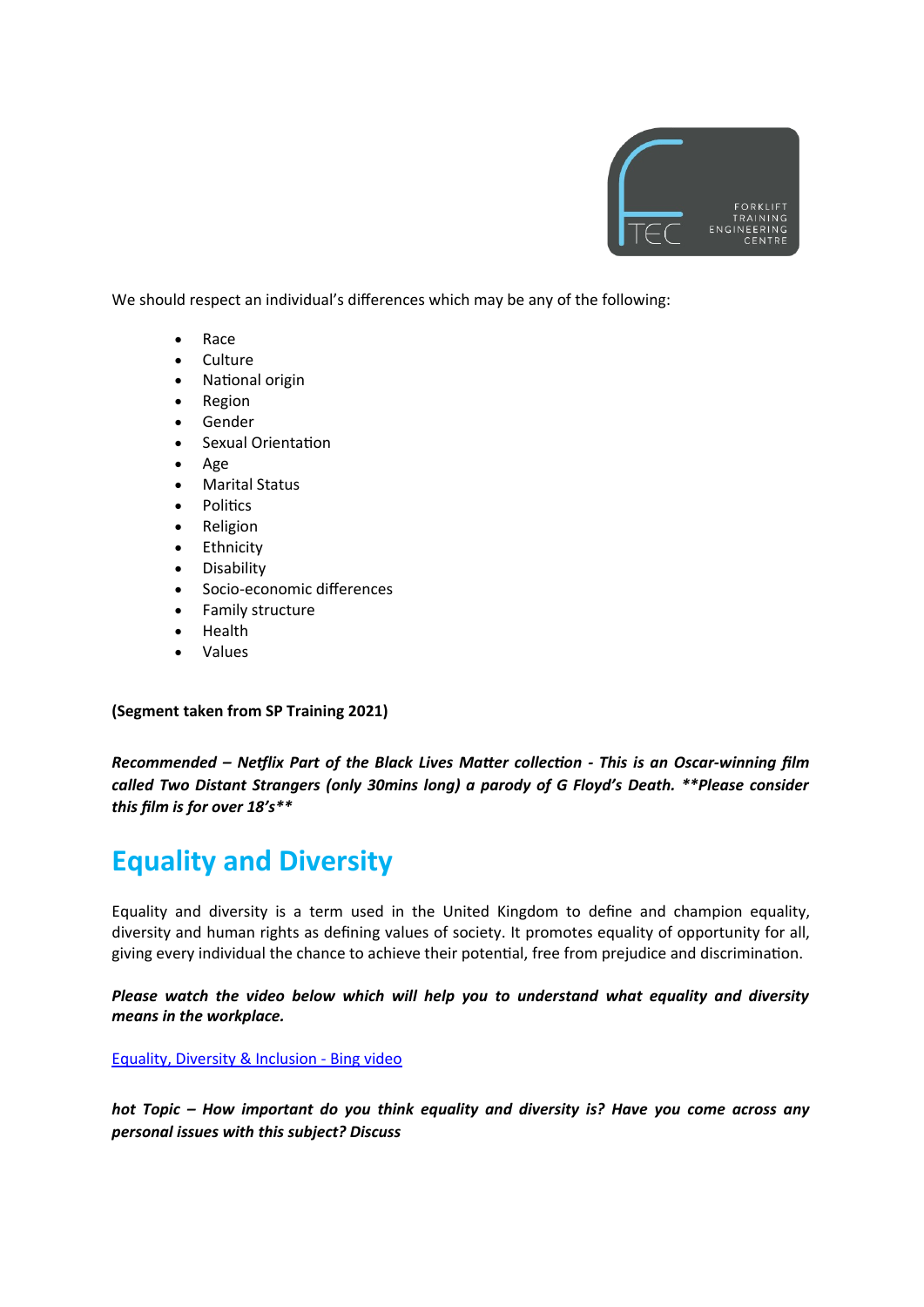

## **Staying Safe Online – Fake News**

Not everything we see on the internet is true and if it isn't, and we share it, we could be making more people believe something that is actually made up. Stories like this are called 'fake news' and they can be a problem.

#### **Could you spot fake news?**

The first kind of fake news is deliberate lies - which can make people believe things that are completely untrue.

The second kind is when a story is published without the proper checks to make sure that it is 100% true. When mistakes show up in one place, people might start trusting everything they read less.

Everyone tends to share stories and articles they agree with. So, if people share fake news and lots of others believe it, it's easy to get sucked into a bubble that is a completely different from the real world and a long way from the truth.

#### **Common types of fake news**

#### **Deepfake**

The newest type of fake news, [deepfakes superimpose somebody's face or head onto another](https://www.avg.com/en/signal/what-is-deepfake-video-and-how-to-spot-it) [person's body](https://www.avg.com/en/signal/what-is-deepfake-video-and-how-to-spot-it) in full live-action video, making it possible to create a video of *anyone* doing or saying *anything*. Most deepfakes fall into the "uncanny valley," a term that describes how digital videos (or robots) become deeply unsettling as they grow more realistic.

And as technology improves, there's no telling how convincing deepfakes may become in a few years. So it's crucial to **critically evaluate everything you see on the internet**.

#### **Clickbait**

Clickbait exists for one reason: **to be clicked on**. Clickbait will say and show anything to get you to click. Every website wants to encourage clicks, but clickbait does so through deception, sensationalism, or both.

Clickbait articles can be used by [hackers](https://www.avg.com/en/signal/what-is-hacking) and in [phishing attacks](https://www.avg.com/en/signal/what-is-phishing) to trick you into visiting malicious websites that can infect your device with [malware](https://www.avg.com/en/signal/what-is-malware) or collect your personal data.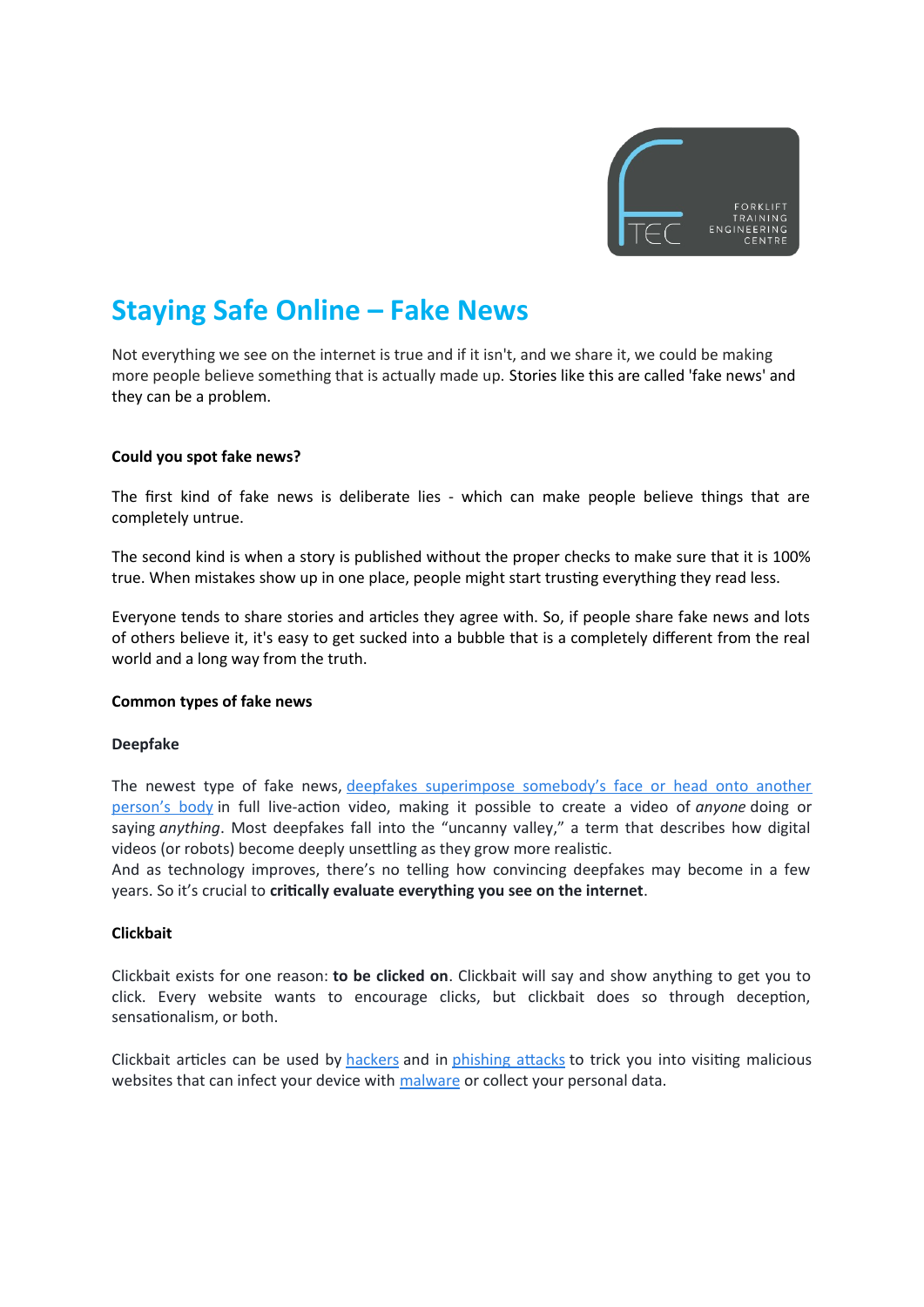

### **Propaganda**

Propaganda is where a writer strategically tries to **convincingly frame a bad political argument**. Since fake news is so easy to make and can be tricky to catch, propaganda like this has become a cornerstone of modern politics.

Propaganda may contain a fact or two, but these facts are merely an introduction to an emotional plea.

A scientist makes an isolated observation, and the writer follows up by saying, "See? Case closed." Readers will fall for the author's confidence and share the article without a second thought.

Modern propaganda seeks to validate pre-existing beliefs and spur action from the people who already agree with it. This is known as *confirmation bias* — when we choose to consume information that confirms the beliefs we already hold.

To identify propaganda, you need to **understand your own biases and recognise when they're being used against you**.

**\*\*It is easier to detect fake news when you're open to new ideas\*\***

**(Segment taken from AVG 2021)**

*Hot Topic – Have you ever come across fake news before? What did you do? Does the information provided help you identify it better? Discuss*

## **Mental Health & Wellbeing**

Our sense of wellbeing is generally how comfortable, healthy, or happy we feel about ourselves, how satisfied we are with life and how good we feel from one day to the next. Keeping a regular check on our wellbeing is important, as it can help strengthen and protect our physical and mental health too.

There are a number of ways that we can improve and develop our wellbeing. Try out our top tips by starting with one and building from there:

#### **Get to know yourself and what wellbeing means to you**

It's important to understand what wellbeing means to you and what you want your life to look and feel like. You could start by writing down what you notice about yourself when you feel energised, motivated, and happy. And, also what you notice about yourself when you feel tired,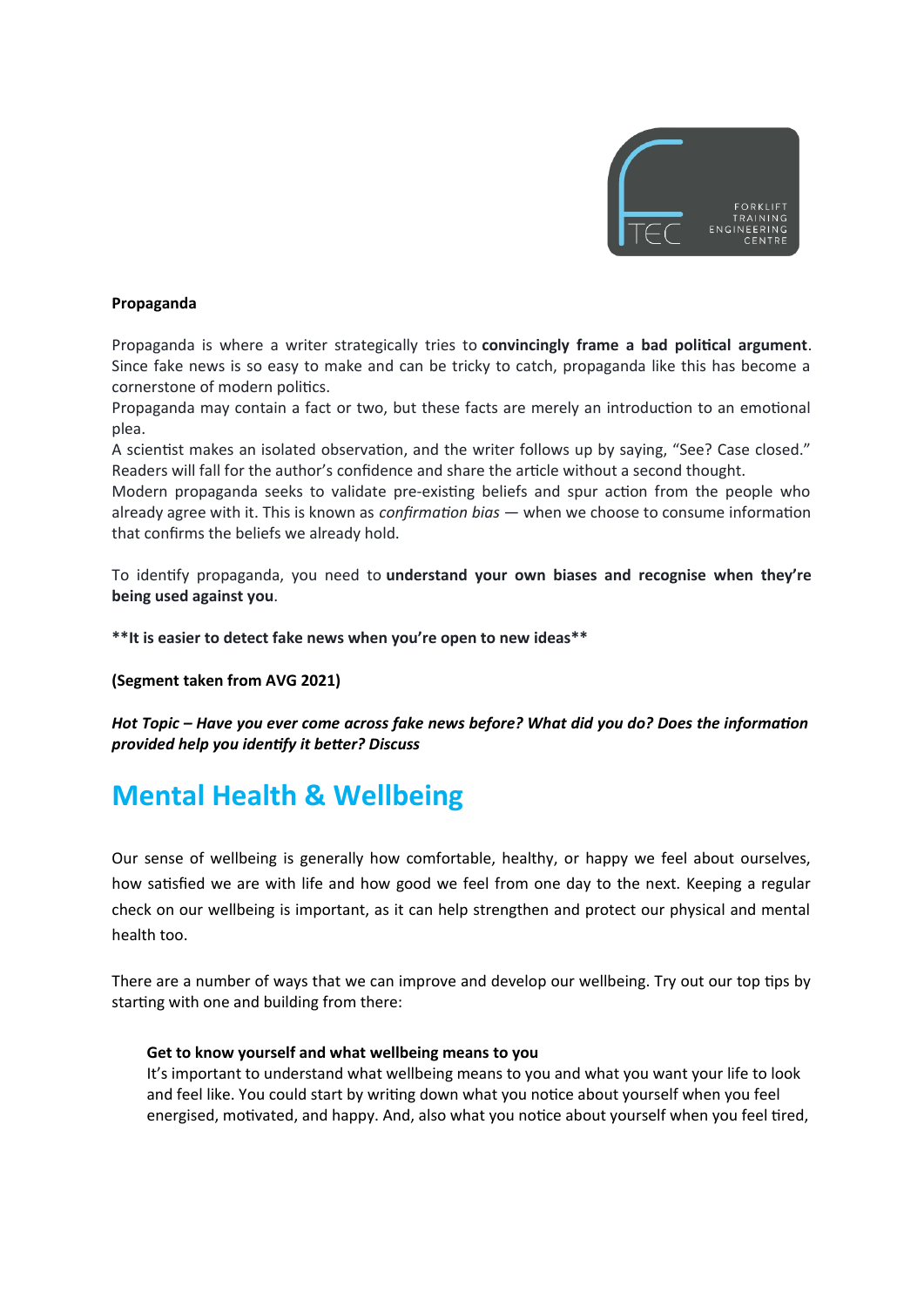

unmotivated, and low in mood. This will help you understand and recognise all the things that make you feel good and where you can make some lifestyle changes too. Keeping a mood diary can also help with this  $-\frac{\text{Daylio}}{\text{Di}}$  $-\frac{\text{Daylio}}{\text{Di}}$  $-\frac{\text{Daylio}}{\text{Di}}$  is a great app.

#### **Take time to participate in meaningful activities**

Have you ever been so absorbed in an activity that the time has passed by without you even noticing? Taking time to do something we enjoy allows our mind to switch off and our happy hormones to kick in. This might include socialising with friends, gardening, playing sport or trying something [new](https://ben.org.uk/our-services/health-and-wellbeing/coronavirus-help/working-from-home/keeping-busy/).

#### **Make positive lifestyle choices**

We can't be good all the time, but our lifestyle and choices are important. Making lifestyle changes like increasing physical activity, eating a healthy diet, prioritising self-care, getting enough rest and sleep will all help our sense of wellbeing. We have lots of useful tips to help you get started [here.](https://ben.org.uk/our-services/health-and-wellbeing/coronavirus-help/mens-health/physical-health/)

**Manage your money** Planning and managing your finances in the short, medium and long-term can help us to feel more in control and this alone can help have a positive impact on our wellbeing. Find more information to help you [plan ahead](https://ben.org.uk/our-services/health-and-wellbeing/coronavirus-help/coronavirus-and-your-money/planning-ahead/).

### **Be aware of your emotions (feelings)**

Finding helpful ways to express your emotions and talk about them is great for your wellbeing. By becoming more aware of your emotions and the relationship between your thoughts, feelings and how you act or behave will help. Start by writing down a list of all the emotions you can think of and how often you feel them – then separate them into positive and negative emotions. The more we experience positive emotions in our life, the more likely we are to have a better sense of wellbeing.

If you're struggling, don't forget you can chat with BEN [online](https://ben.org.uk/) or call their helpline on **08081 311 333**.

If you need additional help, our helpline can support you to access further digital support programmes for stress, anxiety, depression, money worries, sleep, and resilience – including access to mindfulness activities.

### **(Segment taken from BEN 06/21)**

*Hot Topic – Have you recognised anything you need to try to change going forward to help with your mental health and wellbeing? Discuss*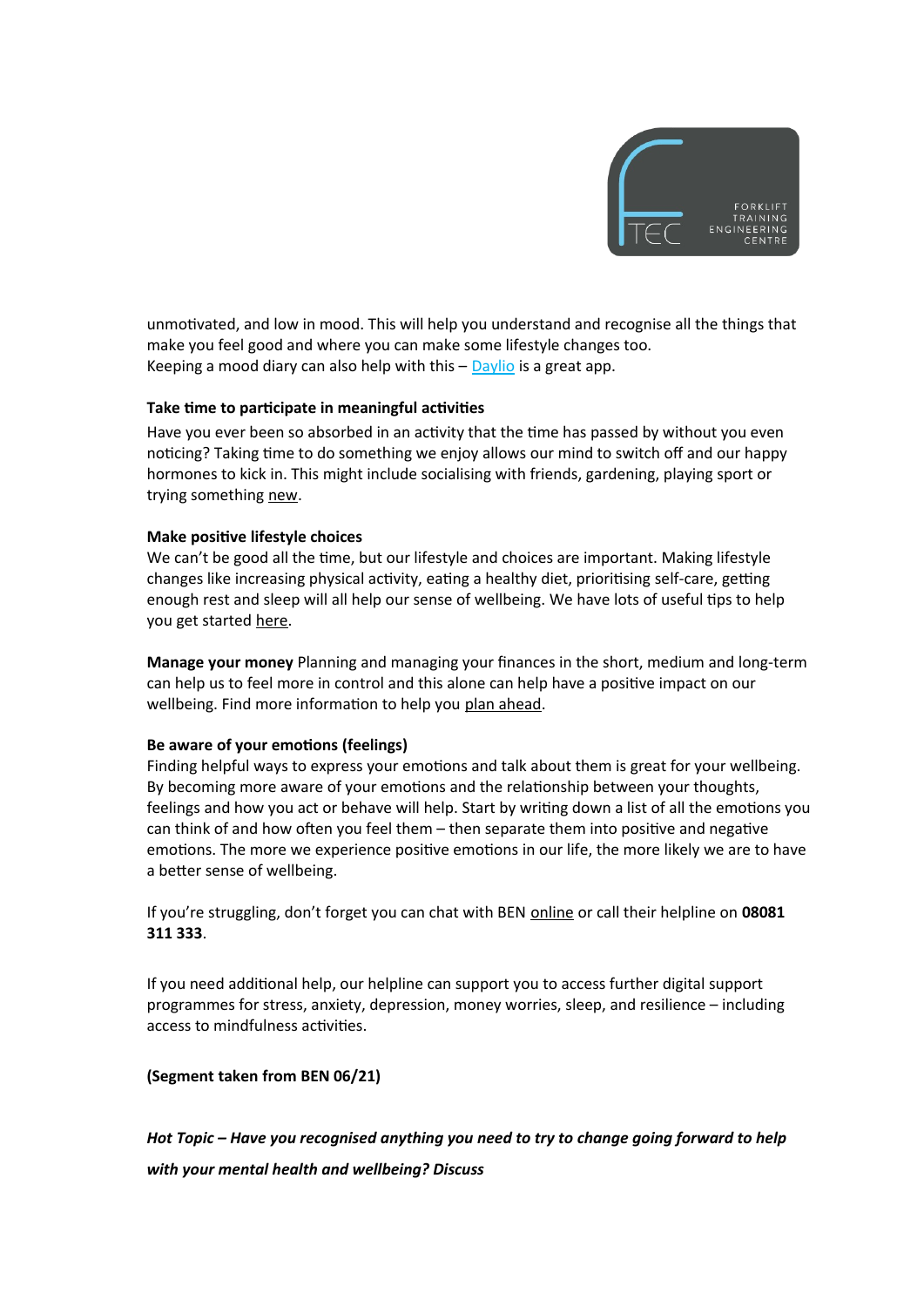

### **If you need any help or advice, please contact –**

**Designated safeguard lead – Vicki Cartner. Mobile 07425 783919 Office 01793 686182**

**[vicki.cartner@f-tec.org.uk](mailto:vicki.cartner@f-tec.org.uk)**

**Deputy safeguard lead – Jo Carter Office 01793 686182** 

**[support@f-tec.org.uk](mailto:support@f-tec.org.uk)**

**By Victoria Cartner July 2021**